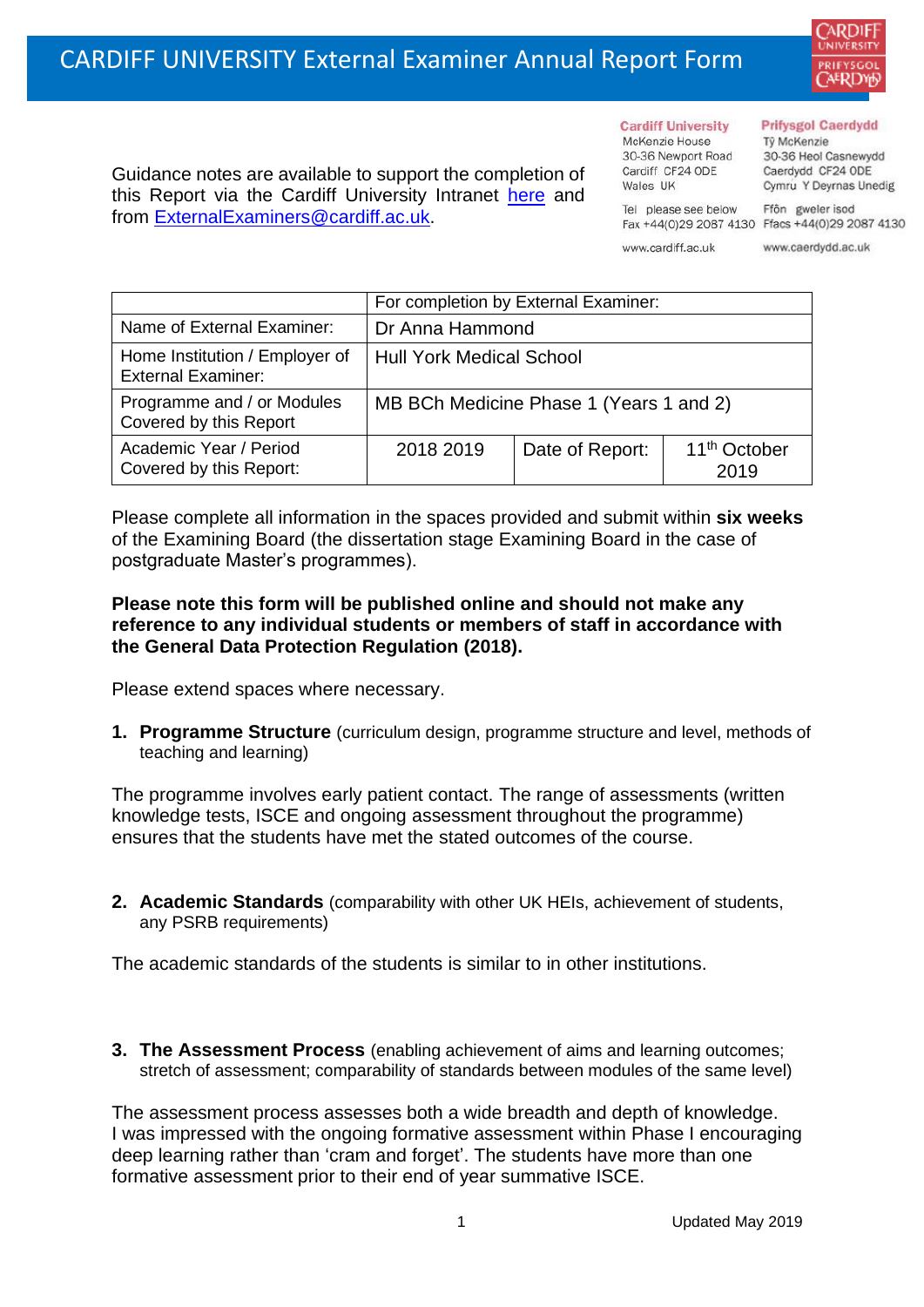I achieved draft materials for review in a timely fashion. I was pleased to receive feedback regarding my comments on assessment material and whether any changes had been made.

4. **Examination of Master's Dissertations (if applicable)** (sample of dissertations received, appropriateness of marking schemes, standard of internal marking, classification of awards) [*Where possible please complete this section following the dissertation examining board determining the final award*.]

N/A

## **5. Year-on-Year Comments**

[Previous External Examiner Reports are available from the Cardiff University Website [here.](https://www.cardiff.ac.uk/public-information/quality-and-standards/external-examiner-reports)]

N/A

**6. Preparation for the role of External Examiner (for new External Examiners only)** (appropriateness of briefing provided by the programme team and supporting information, visits to School, ability to meet with students, arrangements for accessing work to review)

This is my first year as External Examiner.

I have found the Assessment Team very responsive to any queries.

I have been very impressed with the detailed written guidance for me as a new External Examiner.

I note the extremely informative External Examiner Training Day which I was unable to attend due to pre-existing booked leave. I was grateful to receive the very detailed written materials and presentations from the day which have been very useful for orientation to the External Examiner role.

**7. Noteworthy Practice and Enhancement** (good and innovative practice in learning, teaching and assessment; opportunities for enhancement of learning opportunities)

I note the clear and detailed criteria for ISCE examiners including examiner training every two years and mandatory Equality & Diversity training every three years. I note that Examiners are provided with annual feedback on their performance.

I had the opportunity to observe the Year 2 ISCE and noted

- Very clear and comprehensive examiner pre-recorded examiner briefing at the beginning of the day.
- Calibration of examiners examining the same station on different circuits at a 'huddle' meeting prior to the commencement of the exam each led by a faculty member who collate to inform future iterations of ISCE stations.
- The use of 'Safety Alerts' for examiners to highlight concerns across all domains.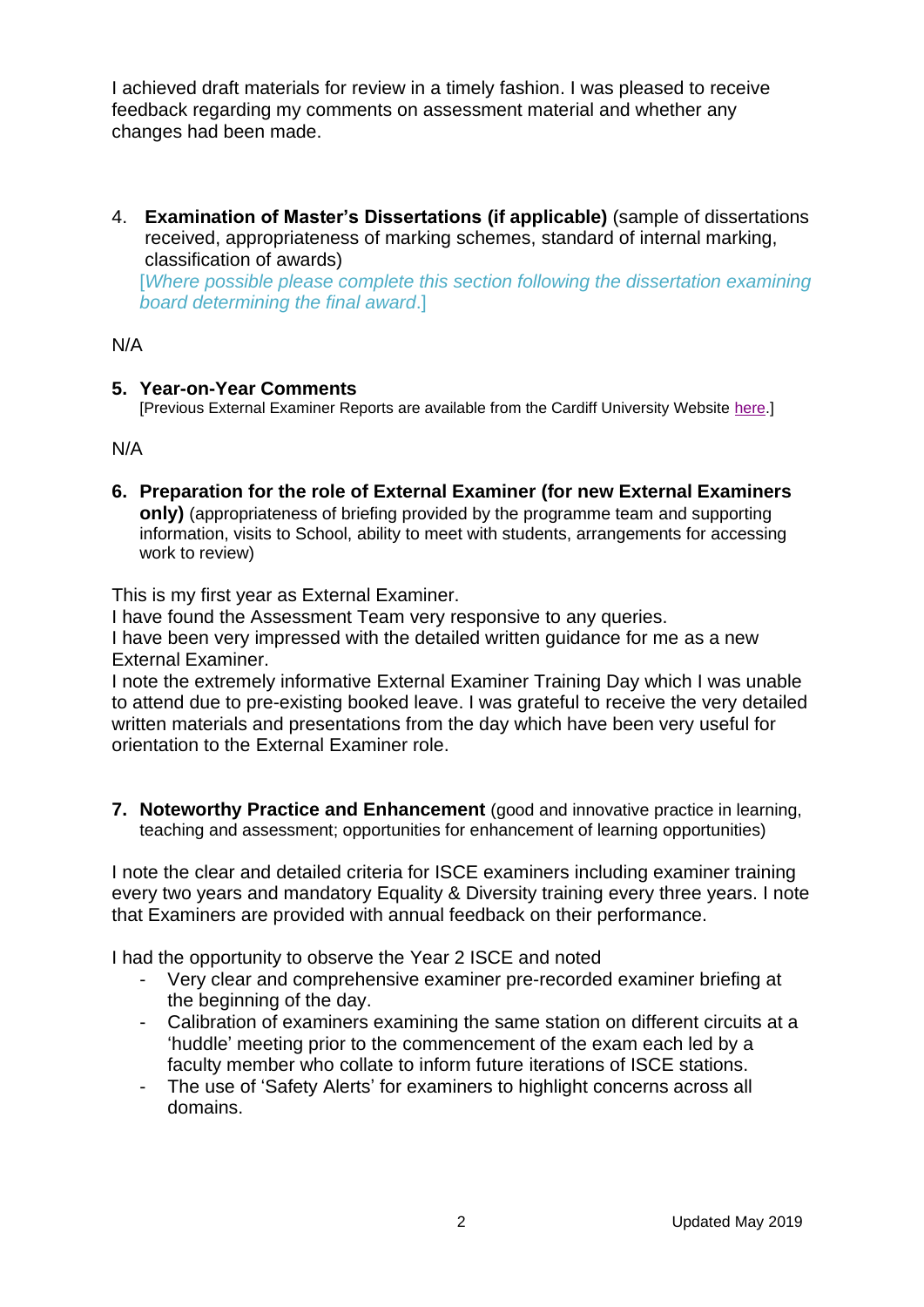**8. Appointment Overview (for retiring External Examiners only)** (significant changes in standards, programme/discipline developments, implementation of recommendations, further areas of work)

N/A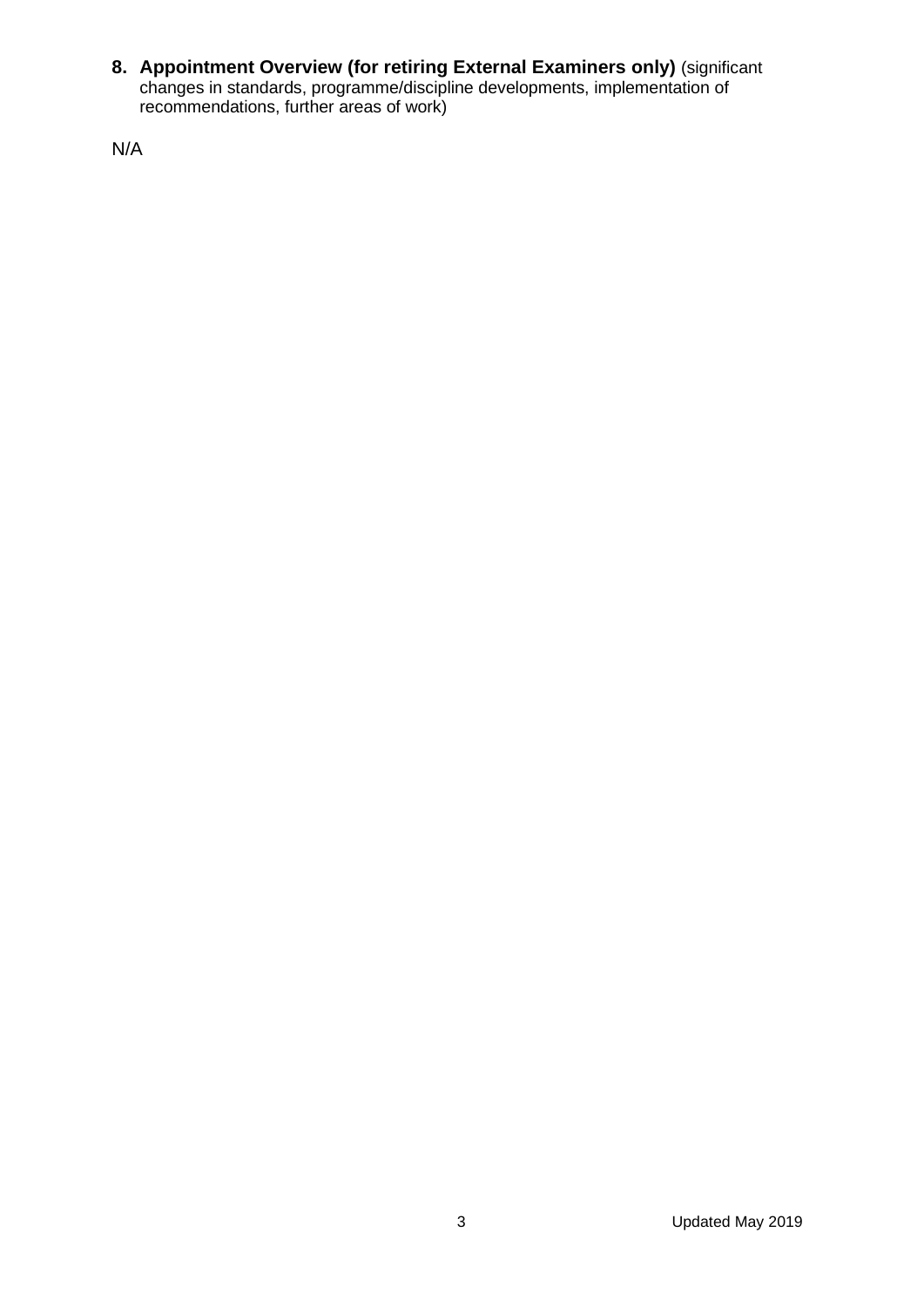## **9. Annual Report Checklist**

Please include appropriate comments within Sections 1-7 above for any answer of 'No'.

|                                                        |                                                                                                                                                             | <b>Yes</b><br>(Y) | <b>No</b><br>(N) | N/A<br>(N/A) |
|--------------------------------------------------------|-------------------------------------------------------------------------------------------------------------------------------------------------------------|-------------------|------------------|--------------|
| <b>Programme/Course information</b>                    |                                                                                                                                                             |                   |                  |              |
| 9.1                                                    | Did you receive sufficient information about the Programme and<br>its contents, learning outcomes and assessments?                                          | Y                 |                  |              |
| 9.2                                                    | Were you asked to comment on any changes to the assessment<br>of the Programme?                                                                             | Y                 |                  |              |
| <b>Commenting on draft examination question papers</b> |                                                                                                                                                             |                   |                  |              |
| 9.3                                                    | Were you asked to approve all examination papers contributing<br>to the final award?                                                                        |                   |                  |              |
| 9.4                                                    | Were the nature, spread and level of the questions appropriate?                                                                                             | Y                 |                  |              |
| 9.5                                                    | Were suitable arrangements made to consider your comments?                                                                                                  | Y                 |                  |              |
| <b>Examination scripts</b>                             |                                                                                                                                                             |                   |                  |              |
| 9.6                                                    | Did you receive a sufficient number of scripts to be able to assess<br>whether the internal marking and classifications were appropriate<br>and consistent? |                   |                  | N/A          |
| 9.7                                                    | Was the general standard and consistency of marking<br>appropriate?                                                                                         |                   |                  | N/A          |
| 9.8                                                    | Were the scripts marked in such a way as to enable you to see<br>the reasons for the award of given marks?                                                  |                   |                  | N/A          |
| 9.9                                                    | Were you satisfied with the standard and consistency of marking<br>applied by the internal examiners?                                                       |                   |                  | N/A          |
| 9.10                                                   | In your judgement, did you have the opportunity to examine a<br>sufficient cross-section of candidates' work contributing to the<br>final assessment?       |                   |                  | N/A          |
|                                                        | <b>Coursework and practical assessments</b>                                                                                                                 |                   |                  |              |
| 9.11                                                   | Was the choice of subjects for coursework and / or practical<br>assessments appropriate?                                                                    | Y                 |                  |              |
| 9.12                                                   | Were you afforded access to an appropriate sample of<br>coursework and / or practical assessments?                                                          | Y                 |                  |              |
| 9.13                                                   | Was the method and general standard of assessment<br>appropriate?                                                                                           | Y                 |                  |              |
| 9.14                                                   | Is sufficient feedback provided to students on their assessed<br>work?                                                                                      | Y                 |                  |              |
|                                                        | <b>Clinical examinations (if applicable)</b>                                                                                                                |                   |                  |              |
| 9.15                                                   | Were satisfactory arrangements made for the conduct of clinical<br>assessments?                                                                             | Y                 |                  |              |
| <b>Sampling of work</b>                                |                                                                                                                                                             |                   |                  |              |
| 9.16                                                   | Were you afforded sufficient time to consider samples of<br>assessed work?                                                                                  | Y                 |                  |              |
|                                                        | <b>Examining board meeting</b>                                                                                                                              |                   |                  |              |
| 9.17                                                   | Were you able to attend the Examining Board meeting?                                                                                                        |                   | N                |              |